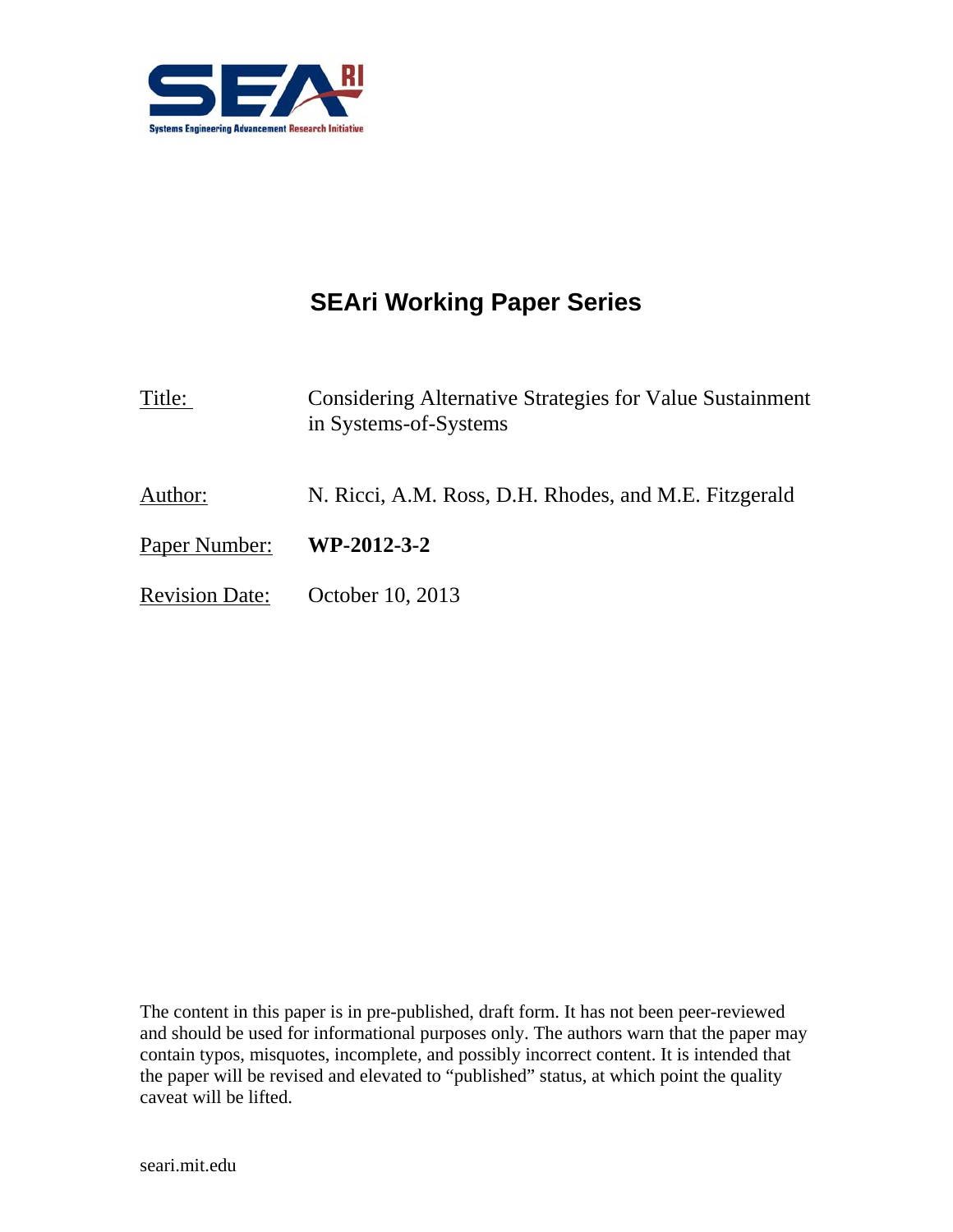# **Considering Alternative Strategies for Value Sustainment in Systems-of-Systems**

Nicola Ricci

Systems Engineering Advancement Research Initiative Massachusetts Institute of Technology Cambridge, MA 02139 nricci@mit.edu

Donna H. Rhodes

Systems Engineering Advancement Research Initiative Massachusetts Institute of Technology Cambridge, MA 02139 rhodes@mit.edu

*Abstract***—Systems of systems operating in an uncertain world must overcome a variety of challenges in order to sustain value delivery over time. This paper describes strategies for value sustainment, using an application of a wave model-based SoS architecting model to represent time-varying SoSE activities and opportunities for SoS-change. A Maritime Security (MarSec) SoS case study is described, and simulation-based Era Analysis is used to evaluate SoS alternatives through different operational environments for an assumed 8-year time frame. Eight SoS designs are evaluated and compared across four strategies in terms of accumulated utility, discounted cost, and total down time. The four value sustainment strategies are: (1) self-recovery, the SoS is not changed (i.e., relating to survivability/robustness); (2) changes in the design of the SoS are allowed (i.e., relating to changeability); (3) changes in the architecture of the SoS are allowed (i.e., relating to evolvability) once, or (4) three times in the eight years. The results provide an example of how quantitative approaches can be used to gain insights into tradeoffs in how SoS architects can create value sustainable SoS for the long run.** 

*Keywords—SoS; changeability; evolvability; value sustainment; strategies; architecture;* 

# I. INTRODUCTION

Systems are increasingly more complex, presenting multifaceted challenges for systems architects and decision makers. Over the past twenty years, humankind has experienced changes of great magnitude: the rise of the internet, instantaneous communication and information sharing, disruptive technologies, geo-political shifts, and more. In modern day Systems of Systems (SoS) the degree of interconnectedness and interdependence has also increased, leading to increased complexity in making strategic system decisions, as well as making positive changes in one system without introducing the risk of negative impact in other systems. Modern day SoS architects require new strategies for achieving value sustainment.

Adam M. Ross

Systems Engineering Advancement Research Initiative Massachusetts Institute of Technology Cambridge, MA 02139 adamross@mit.edu

Matthew E. Fitzgerald Systems Engineering Advancement Research Initiative Massachusetts Institute of Technology Cambridge, MA 02139 mattfitz@mit.edu

### II. MOTIVATION

Given the situation just described, sustaining stakeholder value delivery in an operational system is a continuous and difficult challenge. Unanticipated shifts in stakeholder needs and perturbations to the system can disrupt value delivery [1]. The managerial and operational independence [2] of constituents in the SoS creates a situation where there can be contention between the local value desired by constituent system stakeholders and the global value desired for the SoS as a whole. Furthermore, the sheer magnitude and socio-technical complexities of an SoS make changes to an architecture a time and resource intensive activity.

Evolving an SoS from a current architecture to a future one (to meet emerging and anticipated needs, often reflecting changes in operational contexts) requires coordination and agreement among the constituents. Yet, at the same time, constituents need to be empowered to make local decisions without constantly consulting all other constituents. Constituent decision makers may have the best intentions of avoiding negative impacts on others, but even so, sometimes, negative impacts can occur.

Most systems of systems do undergo periodic rearchitecting, but this does not necessarily occur at the "speed of need." It is realistic to assume that some level of change to the SoS, within constituents and to the SoS as a whole, is continuously ongoing. The question for architects, who are making system decisions during SoS inception or during a periodic re-architecting activity, is "what value sustainment strategies will be most appropriate?" The answer must include recognizing what changes will prove to be unnecessary, and which necessary changes should occur with greater ease and at less cost.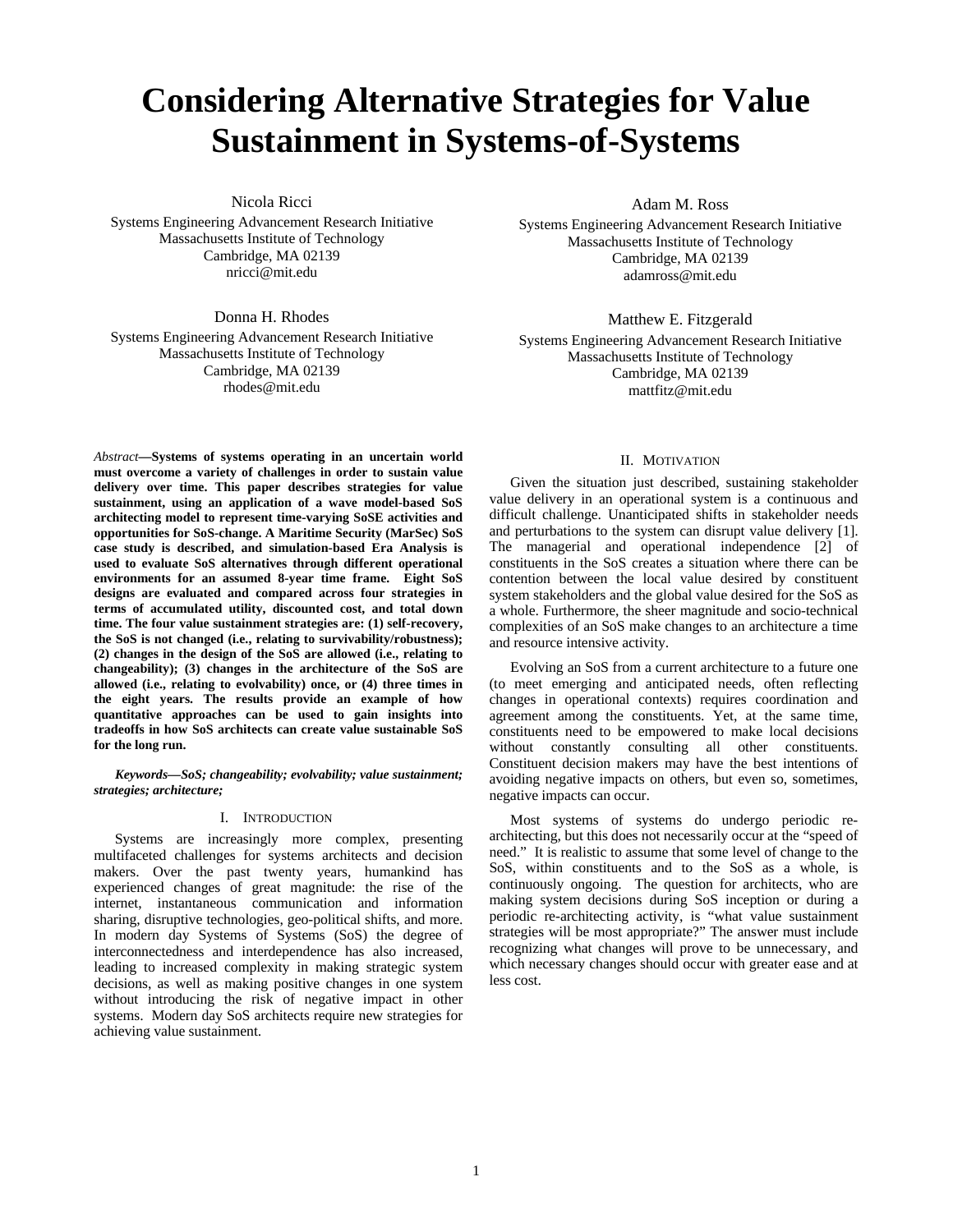## III. STRATEGIES FOR SOS VALUE SUSTAINMENT

All systems face the uncertainties of operating in dynamic environments with changing stakeholders. For SoS, there are additional uncertainties, such as uncertainty of constituent system participation [3]. When considering complex systems and SoS, uncertainty can take on different forms and result in a variety of impacts. The system can be affected by exogenous perturbations corresponding to variations in context and expectations [4]. Therefore, it is important that systems architects think of ways to appropriately respond to these perturbations, so that the system can continue to deliver value to stakeholders. For example, increasing UAV altitude in face of an enemy attack would be a way of changing the operations of the system in order to respond to a perturbation. Likewise, adding new UAV types to an SoS could be one way to leverage emerging technologies, resulting in augmented capabilities. It is important that the possibility of applying such changes is considered during the appropriate stages of design and development of the system. Not only should complex systems be able to mitigate uncertainty that has a negative impact, but also, when possible, they should be able to intelligently exploit opportunities arising as well.

In recent years, various models and representations have been developed to capture the dynamic nature of SoS engineering ([5], [6], [7]). Extending from wave planning methodology [12], a recently developed wave model representation [7], shown in Figure 1, provides an effective portrayal of the key activities performed by teams of SoS architects and engineers.



Figure 1. SoS Architecting Model, (source: [7]).

In this paper, the wave model representation (Figure 1) has been used as the basis for illustrating possible responses to perturbations affecting an SoS (see Figure 2). The illustration in Figure 2 emphasizes the need for architects to be active agents, continuously controlling (monitoring and acting upon) the state of the SoS. The general structure is analogous to that of a feedback control loop: the SoS can be thought of as a generic system (in operations), and the architects as the sensors (monitoring and analysis) and controllers (imparting changes).



Figure 2. Three different types of responses (change design, evolve architecture, let the system self-recover) ..

As systems architects continuously monitor and analyze the performance of the SoS once it enters the operations phase, they can impart changes in either the architecture or the design of the SoS at any point in time they deem appropriate, subject to their own constraints. An architecture is defined by a set of characteristics that SoS architects deem fundamental to specifying forms, functions and behaviors of the SoS. These characteristics tend to be difficult to change (i.e., high costs and time required, with impact on operations). A design is a specific instance of a given architecture. For example, consider the case of an aircraft carrier: different architectures correspond to the different classes of carriers (Nimitz-class, Ford-class); different designs correspond to different ship designs within a given architecture. These ships are instances of the particular aircraft carrier architecture. Changing between design instances within an architecture is usually less challenging and timeconsuming than changing from one architecture to another.

In response to perturbations negatively impacting the SoS and opportunities enhancing possible value delivery, architects can decide to either plan and implement changes in the *design* of the SoS, or to re-architect the SoS (i.e., plan and implement changes in *architecture*). The latter type of changes usually requires significant time and has a greater potential impact on value delivery, as illustrated in Figure 3. Alternatively, for the subset of perturbations that negatively affect the SoS, architects can opt for not changing the SoS at all, and letting it recover by itself (if it is able to). Re-architecting activities can also be periodic: architects can decide the time between evolving the SoS (i.e., generation length) of a specific architecture a priori (see Figure 2).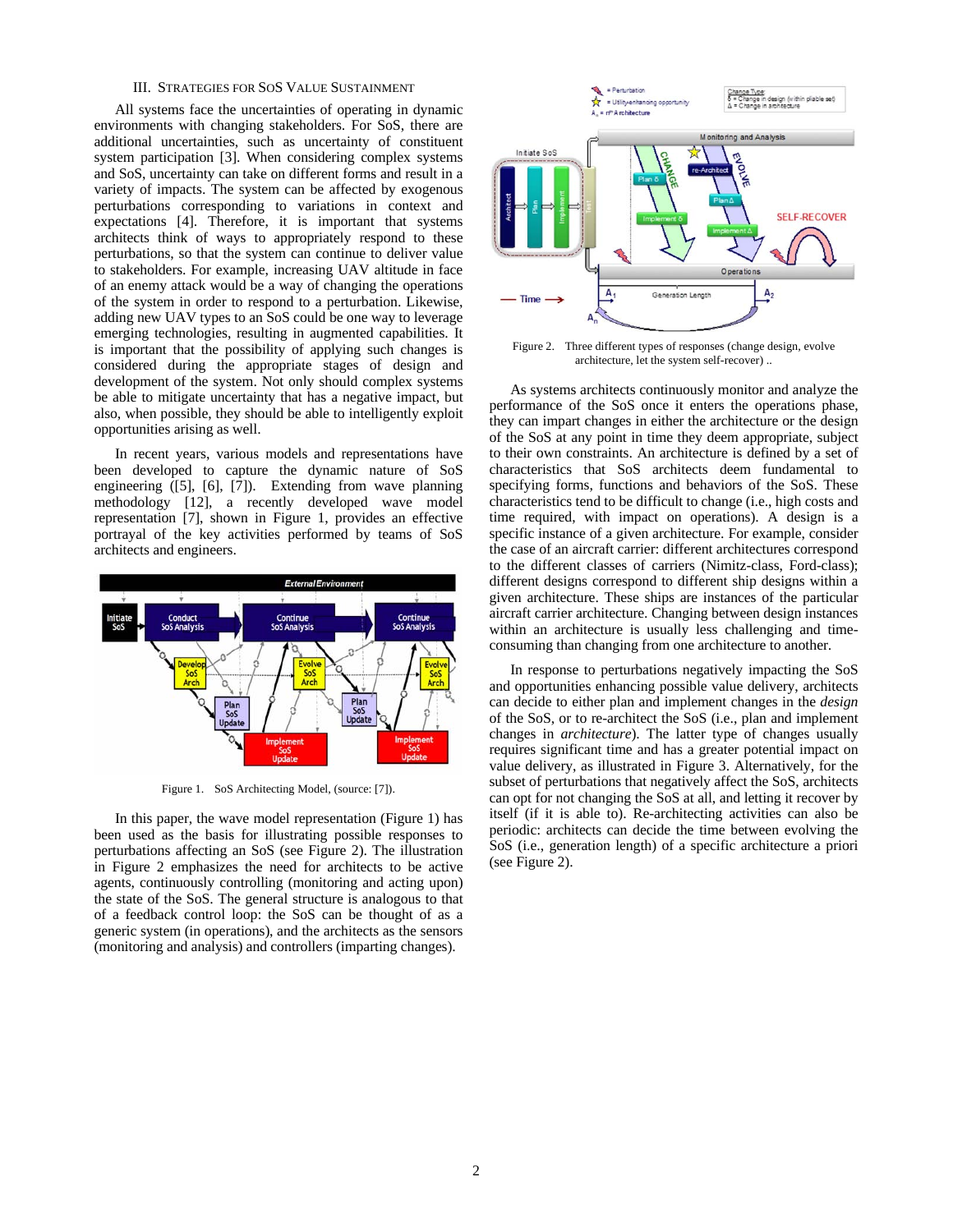

Figure 3. Close up on Operations and the effect of different types of changes in terms of time and impact on SoS operations (value delivery). This figure is purely illustrative.

Based on the foregoing discussion, three possible "change strategies" for value sustainment have been described, corresponding to the three "change" arrows in Figure 2: *change* the design, *evolve* the architecture, *self-recovery*. These strategies – *self-recovery, change SoS design, change SoS architecture* – conceptually have related ilities, respectively: *survivability/robustness, changeability, evolvability*. The choice of which strategy, or mix of strategies, to adopt can have a significant impact on these system properties of the SoS, and is, therefore, an important decisional element to be considered when selecting the initial SoS design as well as altering the SoS over time.

In order to assess and compare the relative value of adopting a given strategy, the performance of the SoS over time must be quantitatively evaluated for the different strategies. The quantitative comparison of alternative strategies for SoS value sustainment over time, i.e. the *type* and *timing* of changes (if any) imparted on the SoS, is performed in this paper using Era Analysis.

### IV. ERA ANALYSIS

Era Analysis [8] allows systems architects to generate and investigate system evolution strategies. *Eras* are intended to model potential lifecycles for systems and SoS by sequencing finite-duration periods of fixed contexts and needs referred to as *epochs*, as pictured in Figure 4. The ability to describe the value of an SoS in a static future context (akin to short run scenario planning) is relatively well understood, so the sequence of epochs provides a functional basis on which to consider lifetime value. As the epochs change over time, the SoS's delivered value changes as well: potentially increasing or decreasing. This concept meshes nicely with the role of the systems architects in Figure 2, as they can observe these changes in context while monitoring the system, and then decide what actions should be taken based on the resulting effect on value delivery. This determination of what response should be made to the outcome of uncertainty is a judgment, and is what is referred to in this paper as a "change *strategy*". As discussed, change strategies can vary from "do nothing", to minor design changes, to architecture-level changes, initiated by different thresholds of acceptable value delivery defined by the architects. It is also worth noting that, when dealing with eras and the progression of the SoS through time, timing is an

important variable within the control of the systems architects. In the context of this paper, the era construct is used to assess the SoS performance over time, and to determine the benefit of using a particular value sustainment strategy in the long run.



Figure 4. Depiction of a system transversing an Era

#### V. MARSEC SOS CASE STUDY

A Maritime Security (MarSec) SoS is considered for exploring the adoption of different "change strategies" over its lifecycle. The main operational goal of the MarSec SoS is to provide maritime security for a particular littoral area of interest. The system is required to detect, identify and board boats that constantly enter and exit the area of interest. Moreover, upon request, it must be capable of providing for search and rescue of sinking boats or entities in danger within the area of interest.

Some of the constituent systems of the SoS are UAVs (two different types), manned patrol aircraft, helicopters, patrol boats, and radar towers. Operational choices include the segmentation of the area (in terms of what is covered by different UAVs), task assignment (what functions are performed by the different constituent systems), and the number of operators per UAV. The design space is defined by the different levels, or states, that the constituent systems and operational choices can have (i.e., 3 vs. 1 Hermes UAVs, or multi-role vs. dedicated task assignment).

The epoch space used for Era Analysis is defined by the various shifts (perturbations that cause shifts in contexts or needs [9]) of relevance for the MarSec SoS case. Some of the shifts considered are: varying the percentage of smugglers in the area of interest, the volume of boats going through the area, and whether or not stakeholders are interested in providing search and rescue capabilities (see Figure 5). For the purpose of performing Era Analysis over the long run for the SoS, a sequence of epochs is defined in order to form an era. An illustrative era, where favorable and unfavorable epoch shifts alternate as the SoS operates through time, has been considered for the analysis of the MarSec SoS, and is encapsulated in the table in Figure 5. In the table, the change in the level of a given epoch variable (row labels, in red) causes a change in epoch (a shift), and is highlighted in yellow. The epoch ID and duration are also included.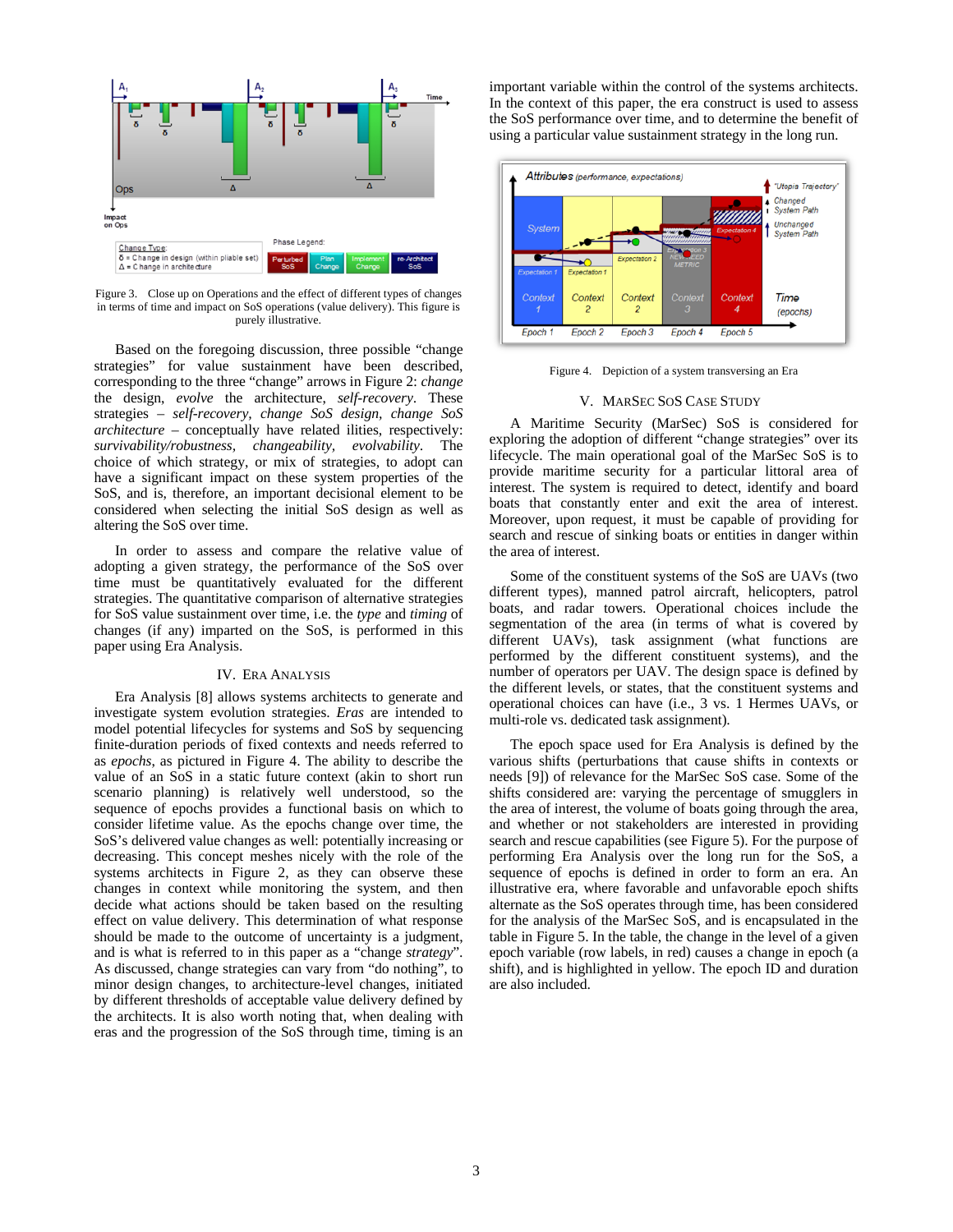| Epoch #                           | 1           | $\overline{2}$ | 3           | 4           | 5           | 6           | $\overline{7}$ |
|-----------------------------------|-------------|----------------|-------------|-------------|-------------|-------------|----------------|
| Epoch ID                          | 11          | 27             | 19          | 20          | 55          | 111         | 110            |
| <b>Epoch Duration</b><br>(months) | 12          | 6              | 24          | 6           | 24          | 18          | 6              |
| <b>Tech level</b>                 | Low         | Low            | Low         | <b>Low</b>  | <b>High</b> | High        | High           |
| <b>Workforce</b>                  | 100%        | 100%           | 100%        | 100%        | 100%        | 67%         | 67%            |
| <b>Info Sharing</b>               | Off         | On             | On          | On          | On          | Off         | Off            |
| <b>Boat Arrival</b>               | $1/640$ sec | $1/640$ sec    | $1/320$ sec | $1/320$ sec | $1/320$ sec | $1/640$ sec | $1/640$ sec    |
| <b>Smuggler</b><br>Percentage     | 5%          | 5%             | 5%          | 5%          | 5%          | 5%          | 1%             |
| <b>S&amp;R</b>                    | <b>No</b>   | <b>No</b>      | <b>No</b>   | <b>No</b>   | <b>Yes</b>  | <b>Yes</b>  | <b>Yes</b>     |
| Jamming                           | <b>No</b>   | <b>No</b>      | <b>No</b>   | <b>Yes</b>  | <b>No</b>   | <b>No</b>   | <b>Yes</b>     |

Figure 5. Table describing the sequence of epochs that form an era of average difficulty, where contexts fluctuate between good and bad.

In the context of the MarSec SoS, four "change strategies" are considered: (1) *no changes allowed*; (2) *only changes in the design of the SoS allowed*; (3) *a single change in the architecture is allowed*; and (4) *three changes in architecture are allowed*. For strategies (3) and (4), changes in the design are allowed as well.

Architecture-related changes are those involving changes in the number of zones considered for UAV coverage in the area of interest, the authority type (central vs. distributed), whether or not to include a workforce buffer, and the addition of vehicles to the SoS. Such changes are permissible only at the initial or re-architecting points in the lifespan of the SoS. All other changes in the number of constituent systems and operational choices (task assignment and number of operators per UAV) are considered changes in the design of the SoS. Such changes are permissible at any time, as they do not impact the architecture.

The possible types of changes considered for the MarSec SoS case are the following:

- 1. Reduce to pre-validated vehicle set (design-level change), i.e. expert-picked stable designs, which can be implemented with current operating SoS constituent systems.
- 2. Changing short-term (design-level change) ConOps (i.e., Task Assignment, Operators per UAV).
- 3. Changing long-term (architecture-level change) ConOps (i.e., number of Zones, Authority).
- 4. Adding Constituent Systems (architecture-level change). The cost of adding is the cost of the new vehicles, and the delay of adding is vehicle-dependent.

Changes in design follow a "maximize efficiency" approach, which is: when a perturbation hits the SoS (causing an epoch shift), systems architects change the design of the SoS so that it moves as close to the Pareto frontier of the tradespace as possible [10]. The Pareto frontier is the locus of designs with maximum efficiency, where improving on a given objective (e.g., utility) necessarily induces a worse score in the conflicting objective (e.g., cost). The re-architecting schedules for strategies (3) and (4) are assumed to be fixed: after four years in the case of one re-architecting, and after two, four and six years in the case of three re-architecting activities. Figure 6 illustrates the four strategies.



Figure 6. Four "change strategies": no changes (top), changes in design only (second from top), one re-architecting (third from top), and three rearchitecting (bottom). The "lighting bolts" illustrated in this figure correspond to epoch shifts (see Figure 5).

Era analysis is used for the evaluation of the lifecycle performance of eight SoS designs of interest, each of which is associated with a specific initial architecture. These have been previously selected using robustness and survivability screening metrics [10], and are presented in the table in Figure 7.

| Design | <b>Rationale for</b>                                                                          |                |                         |                |                |                | <b>Design Characteristics</b> |                |                  |                  |                            |
|--------|-----------------------------------------------------------------------------------------------|----------------|-------------------------|----------------|----------------|----------------|-------------------------------|----------------|------------------|------------------|----------------------------|
| ID     | selection                                                                                     | <b>Hermes</b>  | Shadow                  | Prop           | Helo           | <b>Boats</b>   | <b>Task</b><br>Assian.        | Zones          | <b>Operators</b> | <b>Authority</b> | Workforce<br><b>Buffer</b> |
| A      | Robust under<br>preference set 1                                                              | $\overline{2}$ | $\overline{\mathbf{c}}$ | $\Omega$       | $\Omega$       | $\overline{4}$ | Dedi                          | $\overline{a}$ | 2:1              | Central          | 0%                         |
| B      | Robust under<br>preference set 1                                                              | $\overline{2}$ | $\overline{2}$          | $\Omega$       | $\overline{0}$ | $\overline{4}$ | Multi                         | 1              | 2:1              | Central          | 0%                         |
| c      | Robust under<br>preference set 2                                                              | $\overline{2}$ | $\overline{a}$          | $\Omega$       | 1              | $\overline{4}$ | Dedi                          | 1              | 2:1              | Central          | 0%                         |
| D      | Robust under<br>preference set 2                                                              | $\overline{2}$ | $\overline{4}$          | $\overline{0}$ | $\overline{0}$ | $\overline{4}$ | Dedi                          | 1              | 2:1              | Central          | 0%                         |
| E      | Survivable to<br>some of the<br>perturbations<br>considered                                   | $\overline{2}$ | $\overline{4}$          | $\overline{2}$ | $\overline{3}$ | 8              | Multi                         | 1              | 2:1              | Distr.           | 0%                         |
| F      | Very robust within<br>1% of the Pareto<br>frontier                                            | $\overline{2}$ | 6                       | $\overline{0}$ | $\overline{1}$ | $\overline{4}$ | Dedi                          | 1              | 2:1              | Central          | 0%                         |
| G      | Robust across all<br>preference sets<br>and cost types, in<br>specific context of<br>interest | 6              | 6                       | $\mathbf 0$    | $\overline{3}$ | 12             | Multi                         | $\mathfrak{p}$ | 2:1              | Central          | 0%                         |
| н      | <b>Expert opinion</b><br>(exploration into<br>large designs with<br>workforce buffers)        | 6              | 6                       | $\overline{2}$ | $\overline{2}$ | 12             | Dedi                          | $\overline{1}$ | 2:1              | Central          | 33%                        |

Figure 7. List of the eight SoS designs used for the analysis. The rationale behind the choice and the design characteristics are presented in the table.

To determine the quantitative performance of an SoS design in a given epoch, modeling and simulation is required. A discrete-event simulation that enables the evaluation of the performance (i.e., value delivered to stakeholders) of different MarSec SoS designs against dynamic contexts and stakeholders needs (i.e., epochs) is used for the application of Era Analysis [11]. Depending on the strategy adopted, systems architects can choose to transition to a new design (and possibly architecture) at any desired point in time (see strategies (3) and (4)), or, alternatively, every time there is an epoch shift (see strategy (2)). The Era Analysis results for the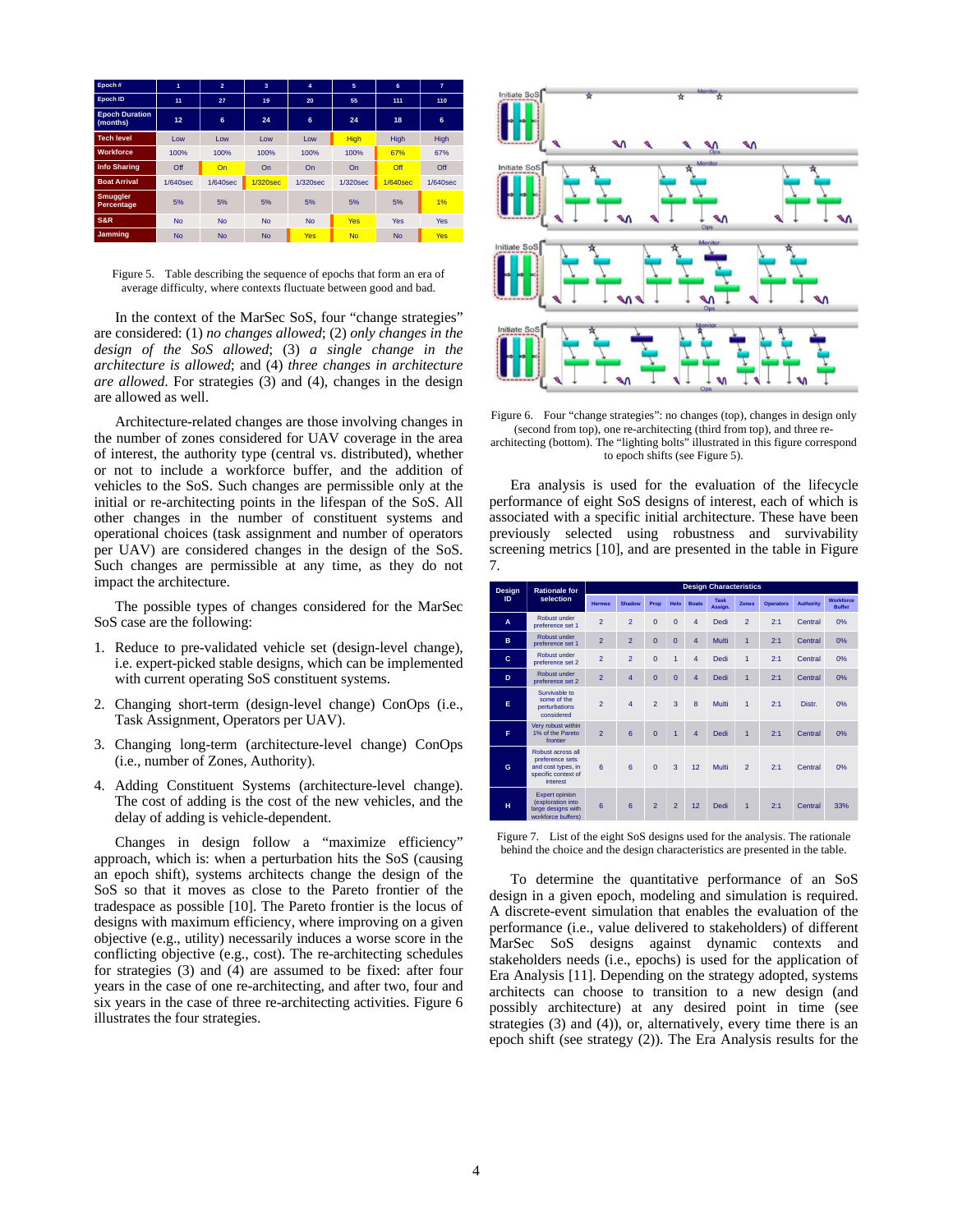four value sustainment strategies employed are compared in terms of three different metrics: total utility, i.e. the total utility accumulated by the SoS throughout its lifecycle, measured in utile-months; total discounted cost, i.e. the total cost of designing and operating the SoS over its lifecycle (discounted); and the total down-time, i.e. the time (in months) in which the SoS is down and not delivering value. The first two of these metrics can be used to derive affordability-related considerations. Figure 8 shows the results obtained for the era described in Figure 5. In this analysis, strategy (2) (no rearchitecting – only changes in design allowed) is taken to be the baseline, and the results of all other strategies are compared to it.

| No re-architecting |                     |         |                                               | 1 re-architecting<br>No changes allowed |                              |          |                     |                                    |                         | 3 re-architecting |                     |      |  |
|--------------------|---------------------|---------|-----------------------------------------------|-----------------------------------------|------------------------------|----------|---------------------|------------------------------------|-------------------------|-------------------|---------------------|------|--|
|                    | <b>Strategy (2)</b> |         |                                               |                                         | <b>Strategy (1)</b>          |          | <b>Strategy (3)</b> |                                    |                         |                   | <b>Strategy (4)</b> |      |  |
| Design             |                     |         | <b>Total Utility - MAU1</b><br>(utile-months) |                                         | <b>Total Discounted Cost</b> | (\$100M) |                     | <b>Total Down-Time</b><br>(months) |                         |                   |                     |      |  |
| A                  | 44.8                | $+0$    | $+0$                                          | $+0$                                    | 2.33                         | $+0$     | $+0$                | $+0$                               | $\mathbf{0}$            | $\Omega$          | $+0$                | $+0$ |  |
| в                  | 44.7                | $+13.5$ | $+0$                                          | $+2.1$                                  | 2.33                         | $+0.22$  | $+0$                | $-0.18$                            | $\mathbf{0}$            | $\Omega$          | $+0$                | $+0$ |  |
| c                  | 44.7                | $+14.6$ | $+0$                                          | $+15.9$                                 | 2.35                         | $+0.33$  | $+0$                | $-0.09$                            | $\mathbf{0}$            | $\Omega$          | $+0$                | $+0$ |  |
| D                  | 44.9                | $+14.7$ | $+0$                                          | $+14.8$                                 | 2.33                         | $+0.38$  | $+0$                | $-0.07$                            | $\mathbf{0}$            | $\Omega$          | $+0$                | $+0$ |  |
| Е                  | 27.2                | $-25.3$ | $+5.4$                                        | $+11.9$                                 | 2.51                         | $+1.74$  | $+0.17$             | $-0.39$                            | $\overline{\mathbf{3}}$ | $+87$             | $+0$                | $+0$ |  |
| F                  | 44.8                | $+17.1$ | $+0$                                          | $+15.9$                                 | 2.26                         | $+0.86$  | $+0$                | $-0.08$                            | $\mathbf{0}$            | $\Omega$          | $+0$                | $+0$ |  |
| G                  | 46.4                | $+7.5$  | $+0$                                          | $+10$                                   | 2.82                         | $+4.21$  | $+0$                | $+0.09$                            | $\mathbf{0}$            | $+24$             | $+0$                | $+0$ |  |
| н                  | 58.0                | $+10$   | $+0$                                          | $+1.6$                                  | 3.05                         | $+4.70$  | $+0$                | $+0.18$                            | $\mathbf{0}$            | $\Omega$          | $+0$                | $+0$ |  |

Figure 8. Results from application of era analysis for 8 different SoSs and 4 different "change strategies".

Interesting insights (both general and specific) can be derived from these results:

- For strategy (2), there is similar utility performance amongst designs of interest, except for design E (poor) and H, which is excellent, but at the expense of a 25% increase in cost.
- Strategy (1) focusing on *survivability* and *robustness* puts some SoS at a higher risk of downtime; this is because the inability to change does not let the SoS bounce back after a perturbation, and therefore it no longer delivers sufficient value to stakeholders.
- Performing design-level changes only (i.e., strategy  $(2)$  *changeability*) yields better results for relatively small SoS; a larger initial SoS has less "room" for change and higher operational costs. This is apparent when going from strategy (1) to strategy (2), as the tradeoff appears likely to be most beneficial for small designs (i.e. designs A, B, C, D) with approximately  $+25\%$  utility, and  $+10\%$ cost, but less so for larger designs (i.e. designs E, G, H), with approximately  $+15\%$  utility, and  $+100\%$  cost.
- In going from strategy  $(2)$  to  $(3)$ , only one design draws benefit, but in going from strategy (2) to (4), nearly all designs are benefitted. This demonstrates the significant effect that timing can have on the value of a rearchitecting effort. For this era, the fixed re-architecting after 4 years has little effect, while those at 2 and 6 years are more valuable, but there is no way to know this in advance until the uncertainty resolves. This inspires the question of how systems architects could plan for flexible

re-architecting schedules in order to exploit this behavior, and is an interesting topic for future research.

- In going from strategy  $(2)$  to  $(1)$ , all designs but E are benefited in terms of utility, but have a higher cost. This is due to the nature of the "maximize efficiency" changing strategy applied for strategy (2), which for the MarSec SoS design space tends to favor small, low-cost designs.
- All designs (except for A) benefit from the triple rearchitecting, even to the point of gaining utility and decreasing cost simultaneously.

Finally, it is also important to realize that different strategies can be considered, as well as alternative eras.

#### VI. DISCUSSION AND CONCLUSION

The application of Era Analysis enables the exploration and comparison of results associated with the adoption of alternative "change strategies" for different system designs initially implemented. In this regard, it can help systems architects choose the most appropriate value sustainment strategy for a given envisioned era. They can also identify changes that will turn out to be unnecessary, or others that will prove to be very important and need to occur with greater ease. Moreover, this approach invites systems architects to think about the adoption of different strategies before the inception of the operational SoS. The foreknowledge of possible value sustainment strategies can facilitate coordination and agreement among the constituent systems for the implementation of potential future changes in the SoS. This way, imparting changes to the SoS can become a less time and resource intensive procedure. It is important to note that the strategy selection for a particular design is dependent on the era considered, and that a "multi-era" analysis could be the basis for future research in terms of helping architects to select design-strategy pairs that are most robust across different likely era progressions. In this paper, four different strategies for eight initial MarSec SoS designs have been considered, leading to interesting insights on the type and timing of changes to implement in the given era, and general design-strategy tradeoffs.

*The final paper will have further discussion of the points made in the paper, and will summarize the conclusions.* 

#### **REFERENCES**

- [1] B. Mekdeci, A. M. Ross, D. H. Rhodes, and D. E. Hastings, "Examining survivability of systems of systems," INCOSE International Symposium 2011, Denver, CO, June 2011.
- [2] M. W. Maier, Architecting Principles for Systems of Systems. In Systems Engineering 1 (4): pp. 267-284.
- [3] D. Chattopadhyay, A. M. Ross, and D. H. Rhodes, "Combining attributes for Systems of Systems in multi-attribute tradespace exploration",  $7<sup>th</sup>$  Annual Conference on Systems Engineering Research 2009 (CSER 2099).
- [4] A. M. Ross, H. L. McManus, A. Long, M. G. Richards, D. H. Rhodes, and D. E. Hastings, "Responsive systems comparison method: case study in assessign future design s in the presence of change", AIAA Space 2008, San Diego, CA, September 2008.
- [5] DoD, "Systems Engineering Guide for System of Systems", Version 1.0. Office of the under Secretary of Defense for Acquisition, Technology and Logistics (OUSD AT&L), 2008.